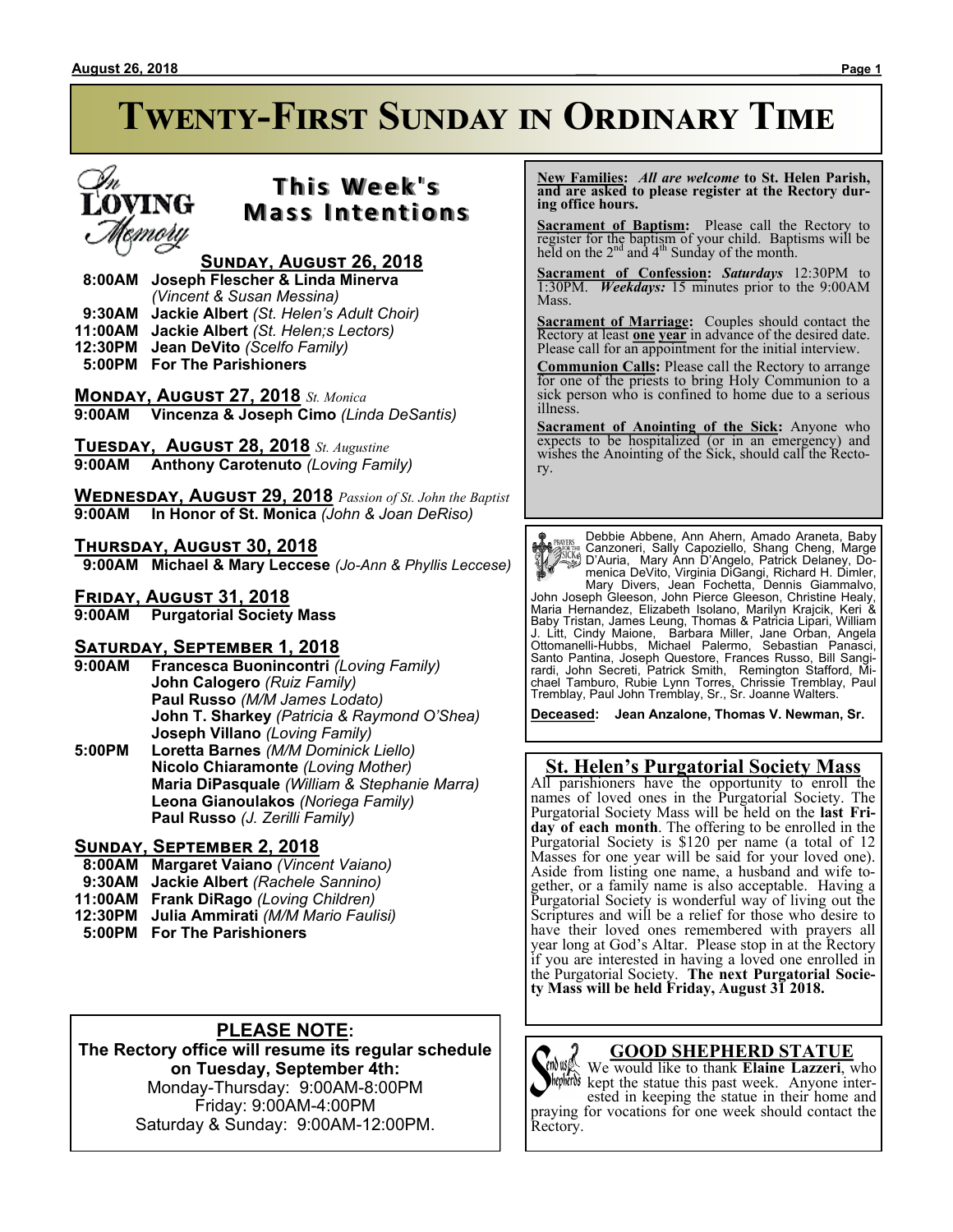### **St. Helen Parish Purgatorial Society Mass Intentions For Friday, August 31, 2018**

**Karl Albrecht** *(Florence Albrecht)* **All Souls in Purgatory** *(Kathleen Cocchiola)* **Amato & Sannino Family** *(Rachele Sannino)* **John Ardito** *(Monica & Frank Ottomanelli)* **Loretta Barnes** *(Vita, Paul, Lily & Tommy)* **Charles & Angela Barreca** *(Loving Son & Daughter)* **Thomas A. Barreca** *(Loving Brother & Sister)* **Mario & Angelina Barrella** *(Loving Family)* **Adriano & Lorenza Bello** *(Bello Family)* **Gina Bender** *(Loving Aunt & Uncle)* **Frank W. Bitetto** *(Barbara Bitetto)* **Paul Anthony Bono** *(Bono Family)* **Gregory Bonura** *(Anne M. Vigliarolo)* **Azea Braganza** *(Rachele Sannino)* **Gerald Braganza** *(Loving Wife)* **Mary & Jim Cabral** *(Cabral Family)* **Nancy & Emanuel Camelliri** *(Constance & Joseph Camelliri)* **Zeny Caparas** *(Loving Family)* **Giuseppe & Maria Caputo** *(Loving Son, Rosario)* **Julianne Caputo** *(Loving Dad)* **Antoinette & Silvio Casazza** *(Maria Russo)* **C. Joseph & Laura Chiarello** *(Lois Chiarello)* **Jerry Codispoti** *(Loving Family)* **Claire Louise Colamaria** *(Fr. Colamaria)* **Corrigan-Vendittelli Family** *(Loving Family)* **Emilia Cuttone** *(Loving Sister & Niece)* **Vincent J. D'Amato** *(D'Amato Family)* **Deceased Brothers of Council #197** *(Knights of Columbus)* **Frank DeRicco** *(St. Helen's Support Group)* **John DeRiso** *(St. Helen's Lectors)* **Concetta & Pasquale DeSantis** *(Linda DeSantis)* **William F. DiPietra** *(Helen & Frank DiPietra)* **Zygfryd Dubicki** *(Sophia Gadinis)* **John & Anna Falco** *(Loving Family)* **Louise & Vincent Festa** *(Annette & Martin Gould)* **William & Rose Fioto** *(Amelia Pepe)* **Frank Fogliano** *(Loving Family)* **Father Gaughan, C.M.** *(Deidre McVey)* **Gidaro-Izzo Family** *(Loving Family)* **Giunta-Bernardo Family** *(Jean Bernardo)* **Anna Gonzalez** *(Will Espada)* **Gorycki Family** *(Helen Repstad)* **Elizabeth & George Gould** *(Annette & Marty Gould)* **Gwardjak & Kosinski Family** *(Daughter)* **Thomas Healy** *(St. Helen's Lectors)* **Carole Hinchcliffe** *(Paul Hinchcliffe)* **Eddie Juba** *(Barbara Dorme)* **Michael & Mary Leccese** *(Jo-Ann & Phyllis Leccese)* **Dominick & Angelina Librizzi** *(Rosalie Librizzi)* **Catherine & Joseph Lumetta** *(Pauline Mantineo)* **Macaluso Family** *(Loving Family)* **Justine Nigra Maguire** *(Constance Chwalek)*  **Vincent & Vita Maltese** *(Loving Family)* **Jennie Maniscalco** *(Loving Children)* **Michael Mannarino** *(Loving Granddaughter)* **Joanna Mazurek** *(A Friend)* **John Mendolia** *(Loving Family)*

**Rocco & Phyllis Miranti** *(Loving Family)* **Lillian & Charles Monastero** *(Vita Monastero)* **Mr. & Mrs. Joseph Mullalley** *(Jane Orban)* **Maggie O'Dee** *(Loving Friend)* **Richard Orban** *(Jane Orban)* **Joan Mary Orban-Jones** *(Orban Family)* **Antonio Paa** *(Loving Family)* **Dominick Pepe** *(Amelia Pepe)* **Joseph Pepe** *(Amelia Pepe)* **Pepe-Bitetto Family** *(Barbara Bitetto)* **Stephen Petroglia** *(Loving Wife & Children)* **Christine Piotrowski** *(Loving Family)* **Marie & Annie Putorti** *(Loving Friend)* **Joseph Quagliariello** *(Quagliariello Family)* **Questore Family** *(Joseph Questore)* **Kathleen Rammelkamp** *(Charles Rammelkamp)* **Anthony Rango** *(St. Helen Support Group)* **Joanne Rebecchi** *(Cynthia Ottomanelli)* **Paul Russo** *(Anne M. Vigliarolo)* **Maria & Luciano Sannino** *(Rachele Sannino)* **Benito & Leonila Santiago** *(Loving Family)* **Linda & James Scagnelli** *(Heedles Family)* **Kay & Walter Schretzman** *(John Schretzman)* **Helen Sentome** *(Serpico Family)* **Frank T. Serpico** *(Serpico Family)* **Sica Family** *(Irene DeStefano)* **Teodoro & Carmela Sordillo** *(Loving Son Enzo & Family)* **Margaret Ann Stillman** *(Heedles Family)* **Zenon & Rozalia Szczesny** *(Daughter & Family)* **Scafata Taddeo** *(Jane Orban)* **Frank & Ann Tomitz** *(Patricia)* **Maryann E. Tomitz** *(Patricia)* **Turrigiano Family** *(Antoinette Turrigiano)* **Walter & Elizabeth Ujazdowski** *(Quagliariello Family)* **Albert F. Valenzuela** *(Loving Family)* **Ruben & Ana Vega** *(Gloria Martinez)* **Carl Vigliarolo** *(Anne M. Vigliarolo)* **Frank J. Vigliarolo** *(Anne M. Vigliarolo)* **Phyllis Zanghi** *(Loving Friends)* **Mary Zurick** *(Sophia Gadinis)*

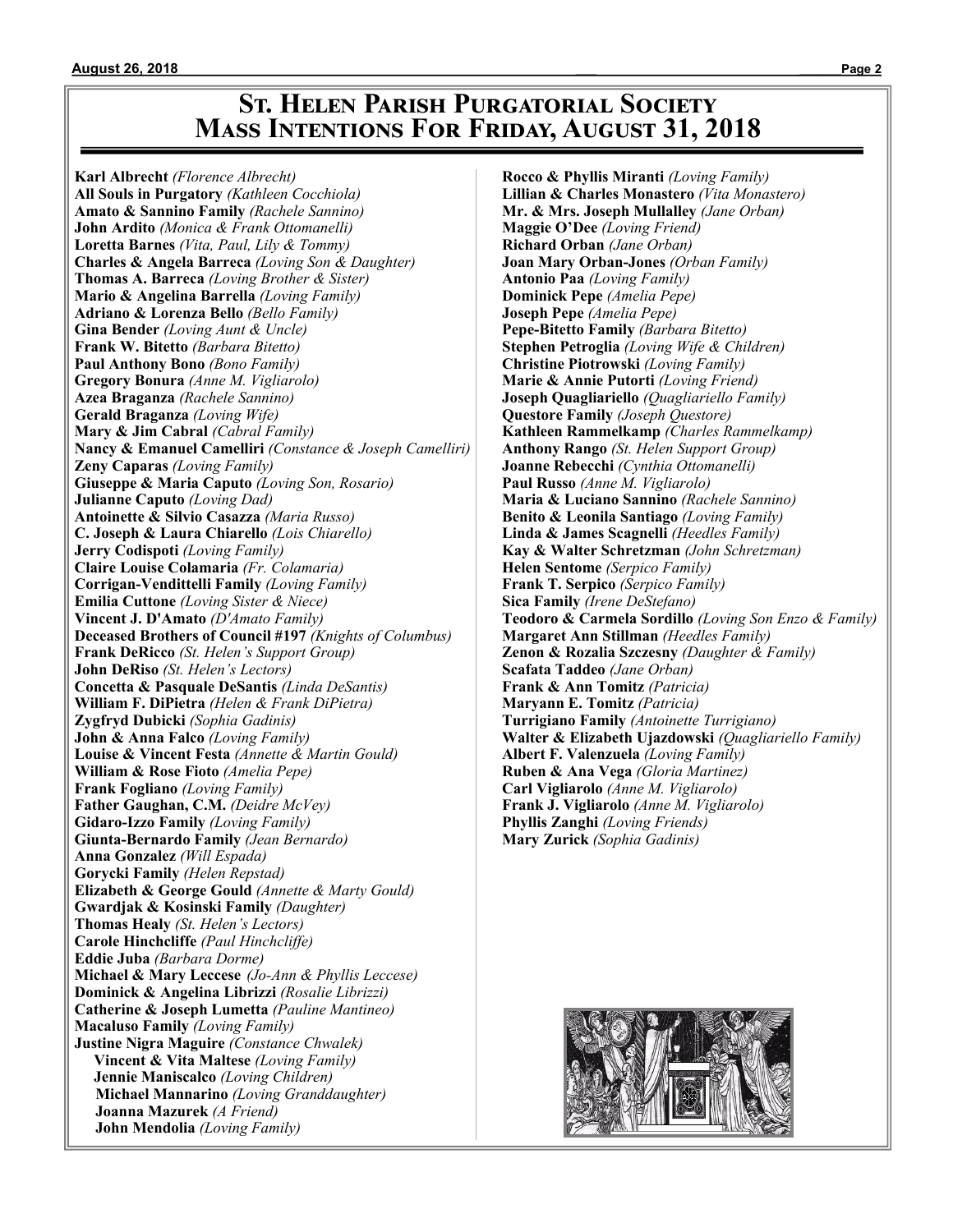#### **New Family Religious Education Registration for 2018-2019**

*Our program consists of Eight Religious Education grades: Kindergarten through 7th Grade*

We are now registering children for the **2018-2019** school year. You may pick up a registration **form** at the Religious Education Office located in the St. Helen's Academy school building. The registration fee is **\$75** for one child and **\$100** for two or more children in the same family **for registrations received up to and including 7/20/2018. The registration fee for forms received after 7/20/18 is \$100 for one child and \$125 for two or more children in the same family.** If the child was baptized at a Church other than St. Helen, you will need a copy of your child's Baptismal Certificate. If you do not have one available, you should contact the rectory of the Church where your child was baptized. It takes a couple of weeks to process a Baptismal Certificate at most parishes. Place your request now so your registration for our program will not be delayed. If you have any concerns or questions please contact us at 718 -916-2319. Re-registration for those enrolled in the current year was sent home.

#### **Rosary for Peace…New Place, New Time** The Rosary for Peace, sponsored by the Saint Helen Secular Franciscan Fraternity, takes place in the Church at 6:30PM every Wednesday. The group prays for our Blessed Mother's intercession to end violence (both domestic and civil) and the persecution of Christians throughout the world. All parishioners are invited to join us. We welcome anyone willing to lead a decade of the Rosary in a language other than English. **The Order of Franciscans Secular** meet on the 3rd Saturday of every month in St. Helen's Rectory after the 9AM Mass. Come and learn more about the Franciscan way of life. **St. Helen's Support Group for the Physically Challenged** meets the first and third Wednesday of every month at 1:30PM in the Rectory meeting room. All are invited. For further information please call Joan at (718) 848 -9173.

**CATHOLIC CHARITIES NEIGHBORHOOD SERVICES HOWARD BEACH SENIOR CENTER** is located at 155-55 Cross Bay Blvd., across from Stop N Shop on Cross Bay Blvd. Seniors aged 60 and older are invited to become members. Activities and services are offered Monday-Friday from 9:00AM to 4:00PM. **For further information, contact Rosalie at 718-738-8100.**

| <b>Mondays</b>   | 9:30-10:30AM:<br>10:45-11:45AM:                        | <b>Tai Chi</b> with Elaine Fleischman<br><b>Chair Aerobics</b> with Charlie Roemer                                          |
|------------------|--------------------------------------------------------|-----------------------------------------------------------------------------------------------------------------------------|
| <b>Tuesdays</b>  | $9:30-10:30AM$ :<br>1:00PM:                            | <b>Movement Exercise</b> with Millie<br><b>Dancing to a DJ</b> with Refreshments                                            |
| Wednesdays       | $10:00-11:00AM$ :<br>10:30-11:30AM:<br>$1:00-3:00PM$ : | <b>Zumba</b> with Elaine<br><b>Adult Coloring Classes</b><br><b>Karaoke By Fernando</b>                                     |
| <b>Thursdays</b> | 9:30-10:30AM:<br>$9:30-11:30AM$ :<br>12:30-2:30PM:     | <b>Movement Exercise</b> with Millie<br><b>Art Classes</b> with a certified teacher<br>Art Classes with a certified teacher |
| <b>Fridays</b>   | 9:30-10:30AM:<br>10:00-11:30AM:<br>$10:30-11:30AM$ :   | <b>Cardio Exercise</b> with Dwayne<br><b>Introduction to Sign Language</b><br>Yoga with Charlie Roemer                      |

#### **Policies Regarding Infant Baptism at St. Helen Parish**

Parents seeking Baptism for their children *who live within the territory of St. Helen Parish* are asked to register as members of the parish before requesting an initial interview for Baptism. Registration is easily done at the parish office anytime during business hours.

Parents seeking Baptism for their children *who live outside the territory of St. Helen Parish* are asked to obtain a letter from the parish in which they live authorizing the Baptism to take place at St. Helen.

Initial meetings with parents seeking Baptism for their children will normally take place **on the second Wednesday of each month from 7:00–9:00PM and on the fourth Saturday of each month from 10:30AM–12:30PM.**

#### **SEPTEMBER—OCTOBER, 2018**

**Mornings of Preparation Required Before a Baptism:**

(*All begin at the 11:00AM Mass and continue in the Msgr. McGinness Room)* **September 9 & 23 — October 14 & 28** **Schedule for Baptisms:** (*All begin at 2:00PM)*

> **September 9 & 23 October 14 & 28**

**Please call 718-738-1616 for more information and/or to schedule an appointment.**

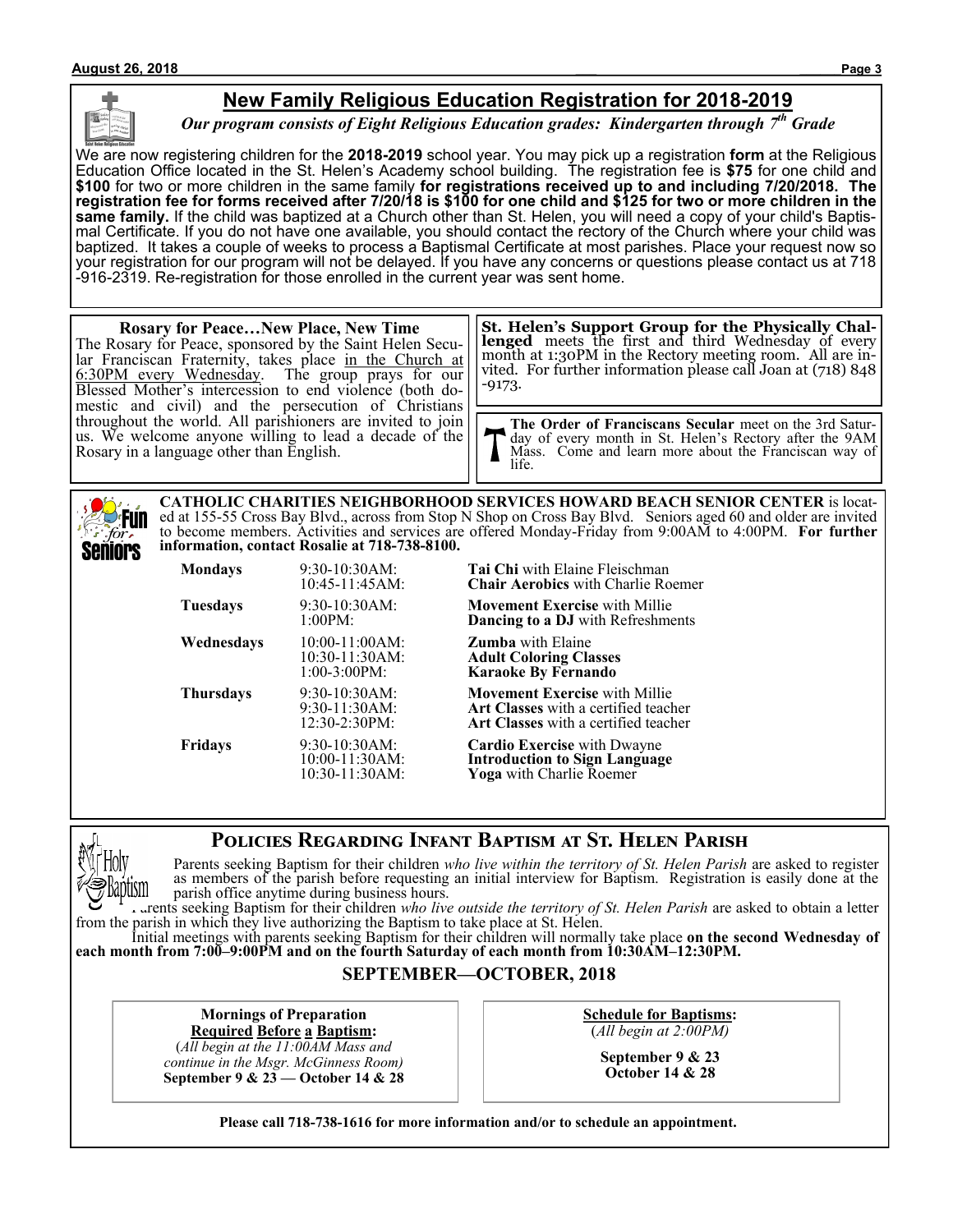### **Pilgrimage to the National Shrine of Our Lady of Mt. Carmel Middletown, NY**



*Sponsored by St. Helen's Rosary Ministry*

**Wednesday, October 10, 2018**

**Departing St. Helen's at 8:00AM Returning by 5:30PM**

**\$40.00 for Rosarians — \$50.00 Non-Rosarians Included: Continental Breakfast & Hot Lunch and a donation to the Shrine**

**For more information, or to make a reservation call: Agnes Cummings 917-716-5898**



**CYO Basketball** sign-ups will be held in Fr. Dooley Hall on **Friday, September 7th from 7- 9PM; Saturday, September 8th from 10AM–1PM; Sunday, September 9th from 1-4PM, and Monday, September 10th from 7-9PM**. For more information call Anthony at 917-494-9569 or you may also email: sthelencyobb@gmail.com.

**N.Y. State Senator Joseph P. Addabbo, Jr. invites you to the Annual**

*Arnie Mig Memorial Big Band Concert*



NYS Assemblywoman Stacey Pheffer Amato & Brady & Marshak, Attorneys at Law

**Music Staff Swing Orchestra**

**Thursday, August 30th 7:00-10:00PM in St. Helen's Parking Lot**

**In case of rain, it will be held in Fr. Dooley Hall. Please bring your own chair!**

**For information contact Senator Addabbo's Howard Beach office at 718-738-1111**



#### **Pass on the Good News! What Good News? – The Good News of Jesus Christ and our Catholic Faith!**

This fall over 400 children, kindergarten through 7<sup>th</sup> grade, will sign up to learn more about Jesus and our Catholic faith. You can help them learn and grow in faith by becoming a catechist for the St. Helen's Faith Formation Program. With classes offered Monday evenings, as well as Wednesday and Thursday afternoons, you are almost sure to find a time that fits your schedule. As you nurture the faith of our young, you will learn and grow as well! As one long-time catechist put it, "I learn so much from the children!" We provide you with training, materials and support.

 $C$ lasses begin September 24<sup>th</sup>. If interested, or for more information, please contact Ms. Haiffa Vizoso, Director of Religious Education at the St. Helen's Religious



#### **St. Helen Ladies Bowling League**

**After 51 years, our Bowling Day is changed to Tuesdays at 10:00AM** at Bowl 360, Rockaway Blvd. The season starts on **September 4th**. If you are interested in joining our league, please